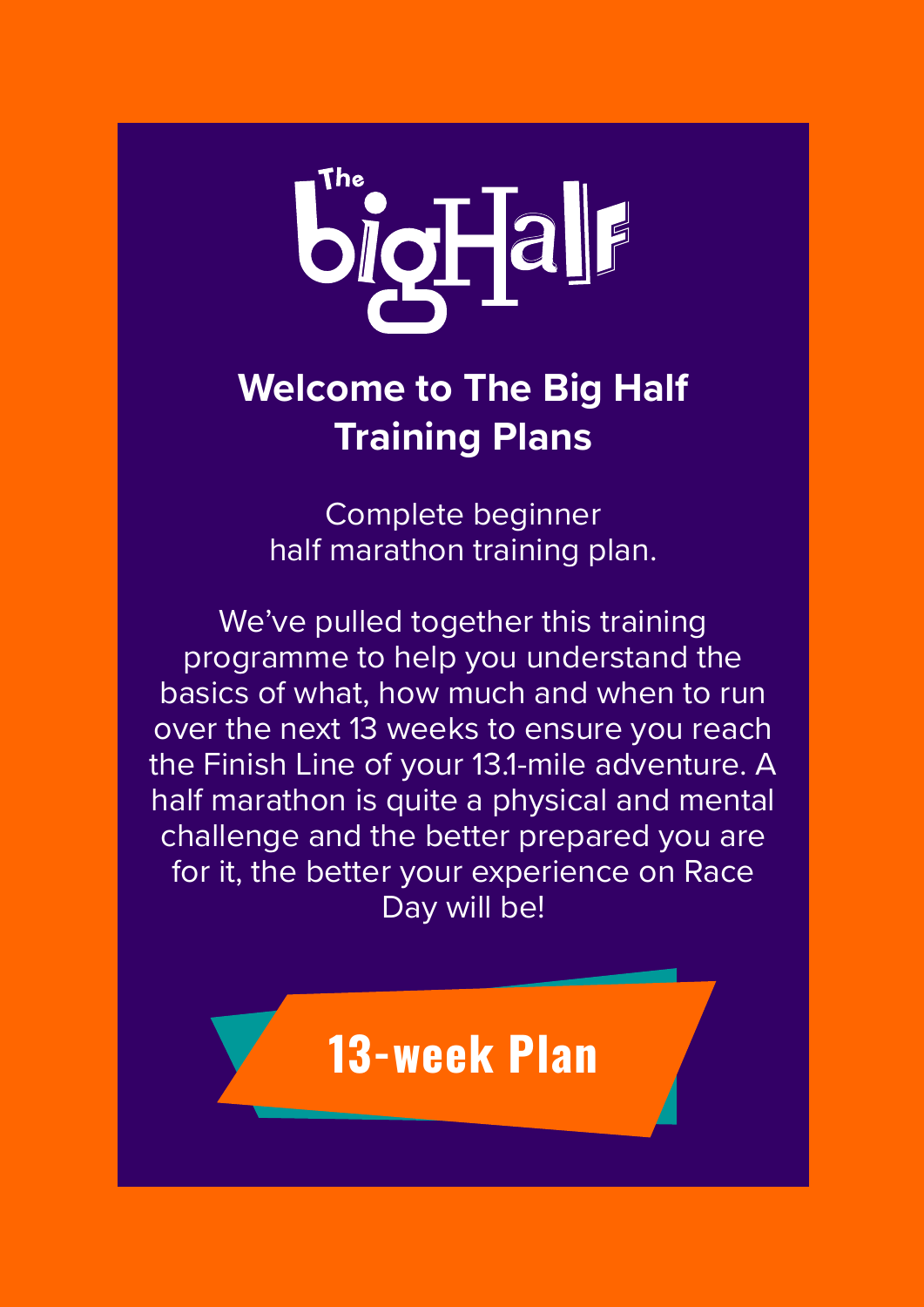

You're running the first Big Half, so I'm guessing that for some of you, simply thinking about getting out and going for a run (or even a walk where you might be considering breaking into a run!) can seem daunting, particularly, if you've never done any running before. That's ok; it's very normal to be unsure, uncertain and doubt your knowledge, current fitness, ability and confidence to go the distance.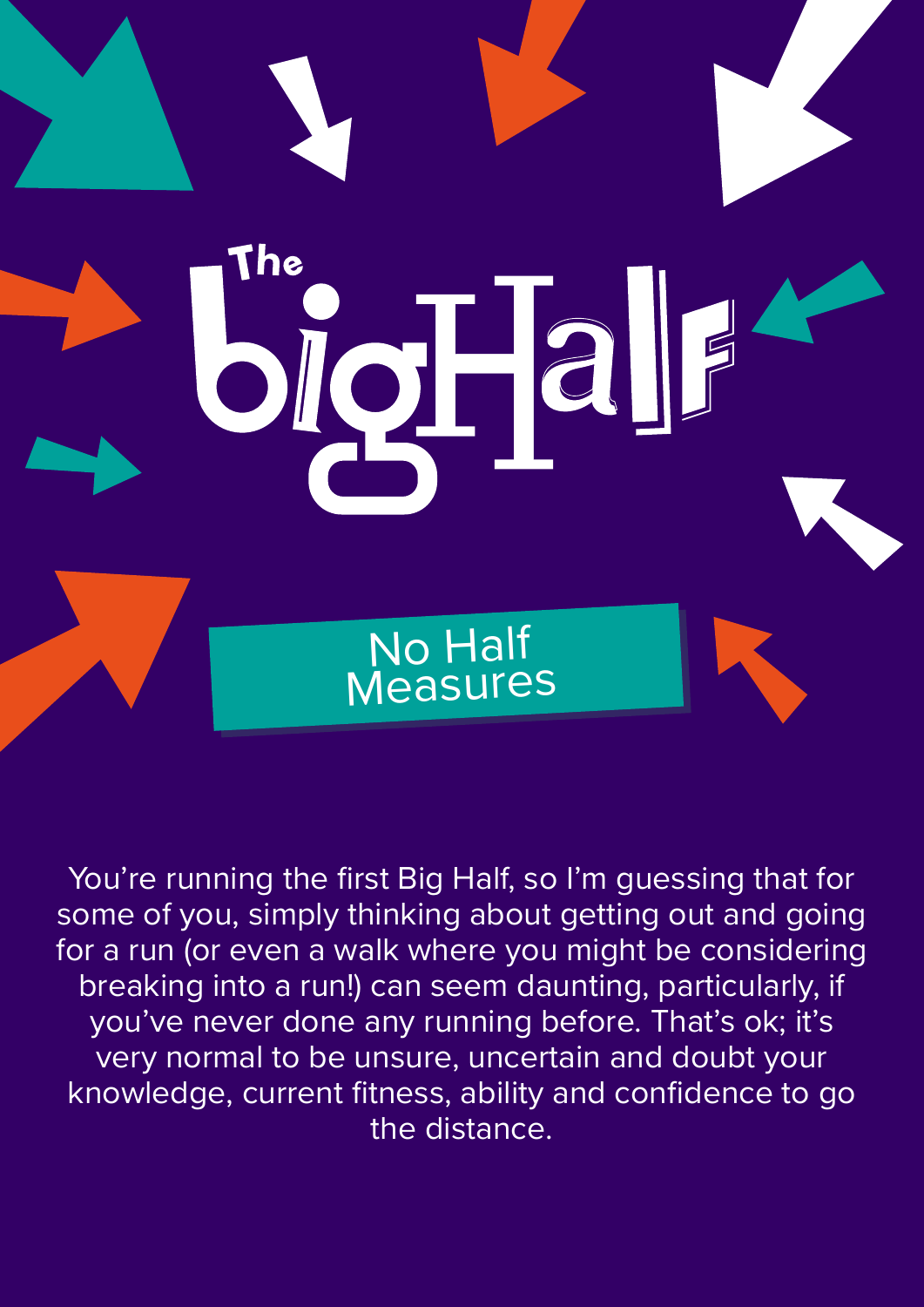





# **Instructions 9**



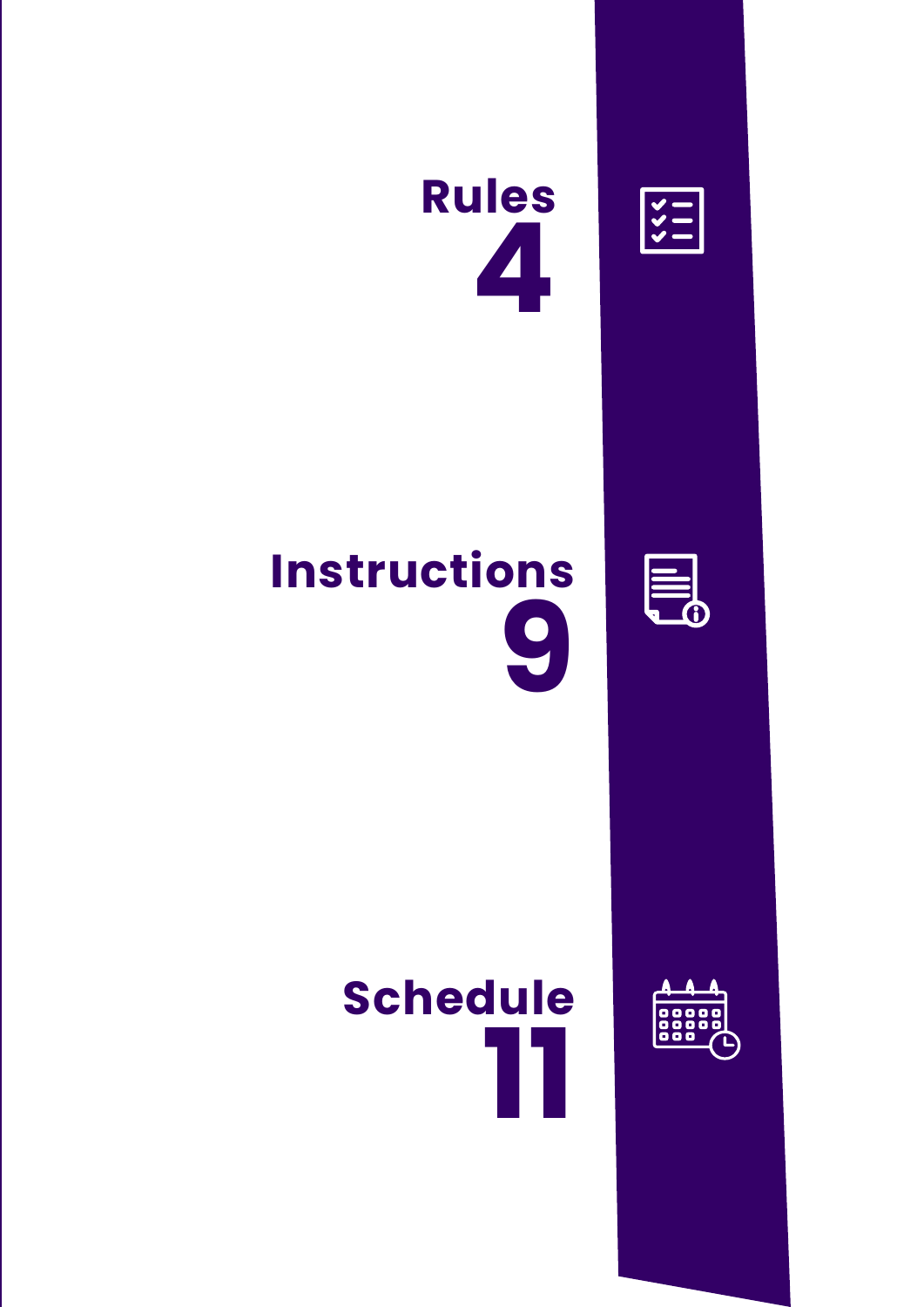

# **GET YOUR HEAD RIGHT**

If this is your first half marathon, you're probably seriously questioning if you've got what it takes to do the distance. The answer is that you have, but you've got to get a few things sorted first to make the most of your half marathon journey.

Firstly, despite any doubts you may have about where you are right now, how fit (or unfit!) you are, it's super likely that with careful, progressive and appropriate training over the next few months you'll be ready to go. Remember that there isn't one right, perfect or correct way to start, get going and finish. The trick of getting started and keeping going is to make your half marathon personal to you. However you get to the Start Line over the next few months, and however you make it to the Finish Line, if it's your way, then it's the right way.

There are a few golden rules you can follow to create an effective framework for your training.

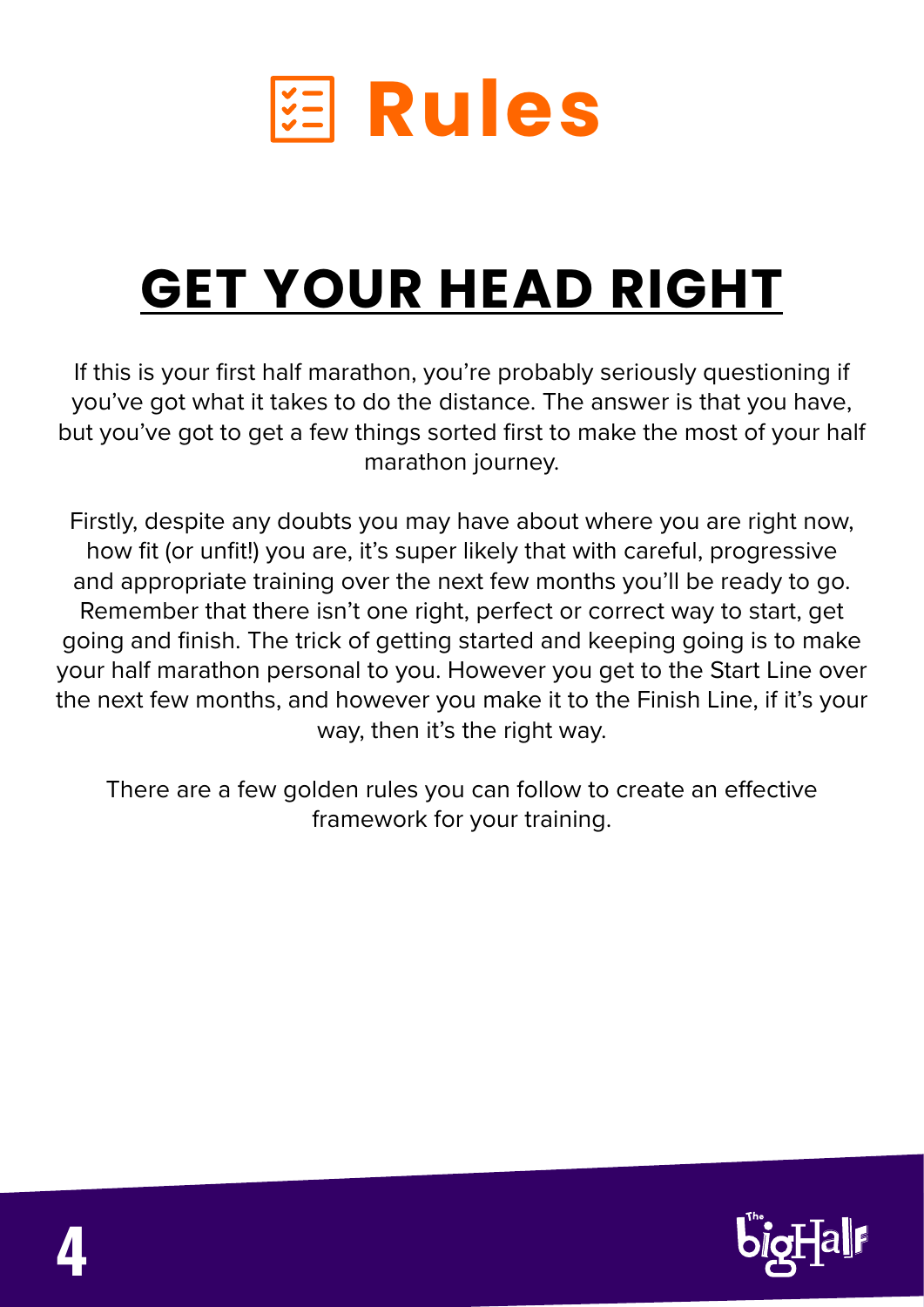### **RUN REGULARLY**

The training plan will help you teach your body to cope with the half marathon distance. Regular running develops stamina, strength and staying power and is the key to a successful half marathon.

Regular running means different things to different people. Your current fitness levels, motivation and half marathon target will influence your goal. It's totally okay at this point to have done no regular running. Your objective is to build up the amount of walking, jogging and running you do so you feel more confident every time you venture out. This schedule is based around three runs a week.

## **DEVELOP A ROUTINE**

Developing the fitness to complete a half marathon takes time and it is with consistent training that you will arrive at The Big Half confident of going the distance.

Identify the times in your week when you can go for your run, whether it's in the morning, at lunchtime or after work. Find the best times that fit with your commitments and try to stick to them. Missing a few runs here and there is okay, but a stop-start running routine won't see your fitness improve.

It might seem like you've got ages until The Big Half, but your body needs time to adapt. The next 13 weeks will fly past.

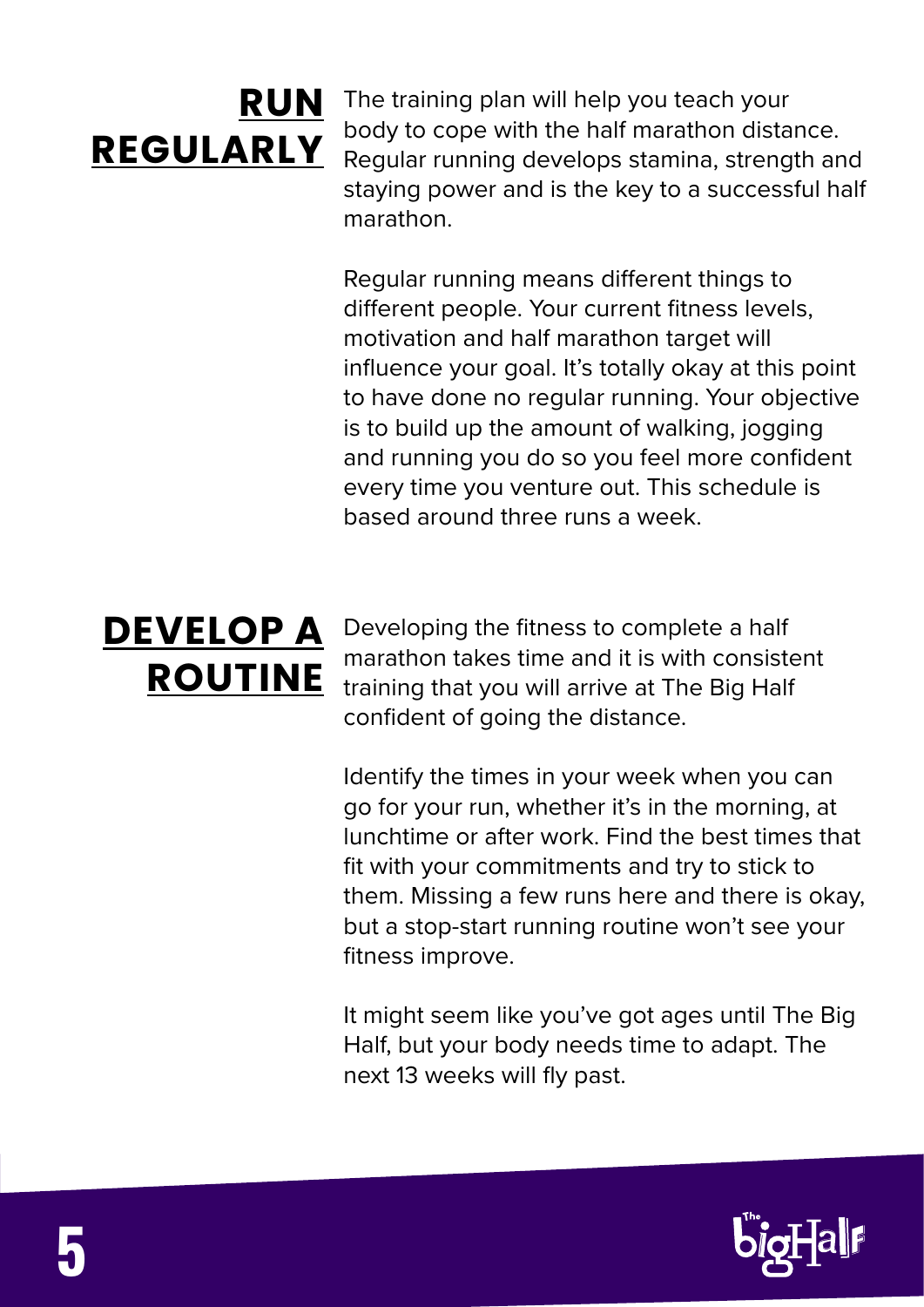### **BE CONSISTENT**

So, you get going and establish a routine, then the novelty factor comes to an end, there's a spell of bad weather, work and family pressures kick in and you grind to a halt.

Week after week of a little regular training is much better than stop-start, disjointed weeks. Following a plan consistently over the 13 weeks will make a huge difference to your fitness.

That said, it's important to recognise when you need to prioritise other areas in your life. Sometimes, you might need to change your routine and be flexible. That's just fine; make your training fit around your life and your schedule.

### **YOU CAN DO IT**

The hardest steps to take for many runners (novice or experienced) are the first ones up off the sofa and out of the front door.

The greatest hurdle is making that first commitment. Taking those first tentative steps outside in running shoes and getting going is easy once you've decided you want, and can, do it.

Don't be daunted by the prospect of getting started.

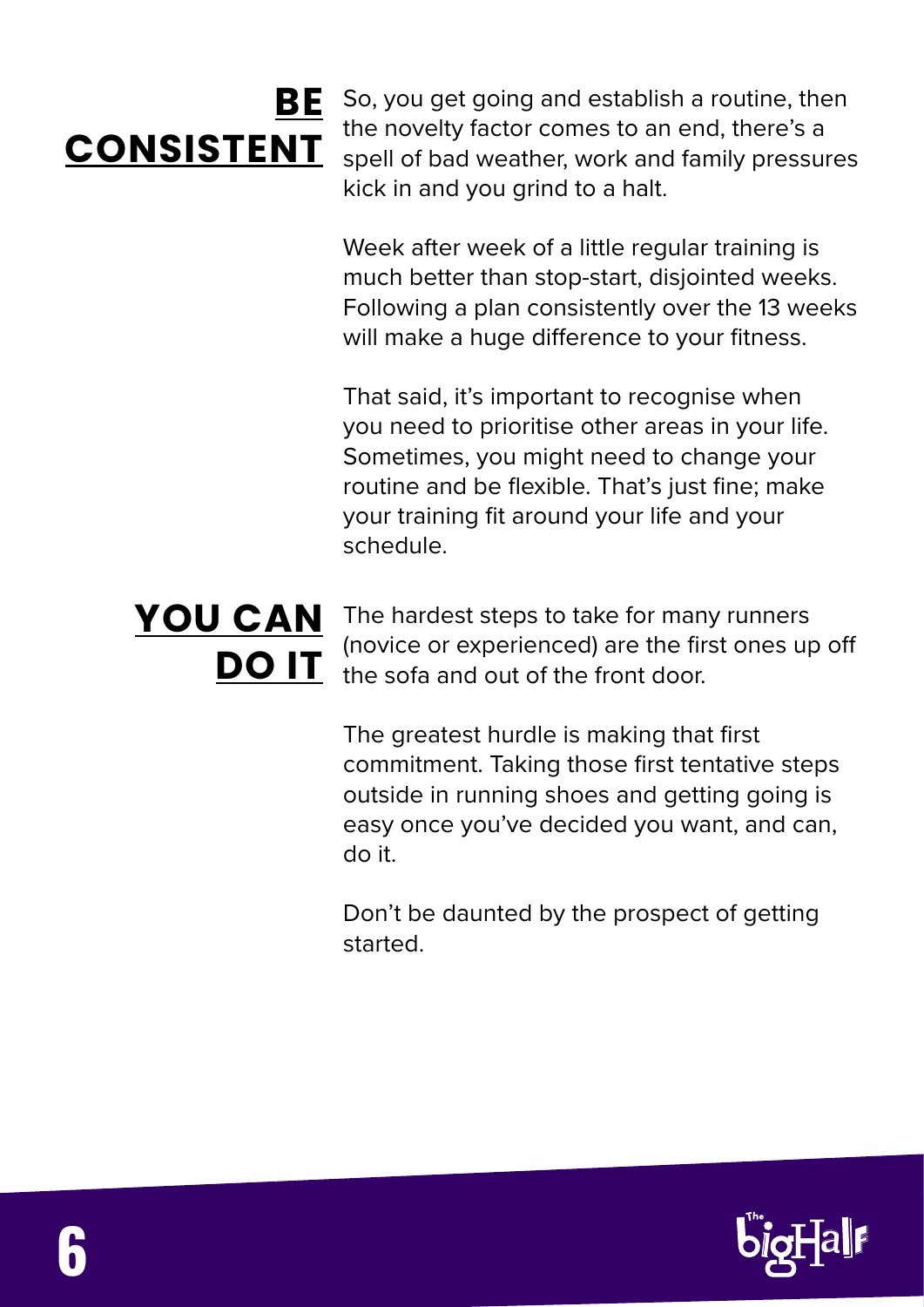

**HURRY** A common problem with novice runners is that they leave their front door and sprint as fast as they leave their front door and sprint as fast as **SLOWLY** they can. By the time they reach the end of the road, they're red in the face, doubled over and thinking, 'It's no good, I can't do this running'. They give up and drag themselves home, exhausted and dejected.

> Spend the first few weeks of your new regime regularly walking until you feel confident enough to break into short periods of jogging with regular walk breaks.

Gradually lengthen the time you spend jogging and shorten the time you spend walking.

### **GET THE TRAINING RIGHT**

This 13-week training plan is designed to get you gently to the start and finish. Even if you've done no running in the past you can start with this plan.

Consider your effort level when getting going. Be kind to yourself. Walk when you need to, slow down when it feels right, gather yourself and keep moving. The plan starts off with walking and running and builds up so you are running longer, and then faster, and feel confident and ready for The Big Half.

Remember: there are no style prizes in running. What matters most is not what you look like but the fact you are doing it!

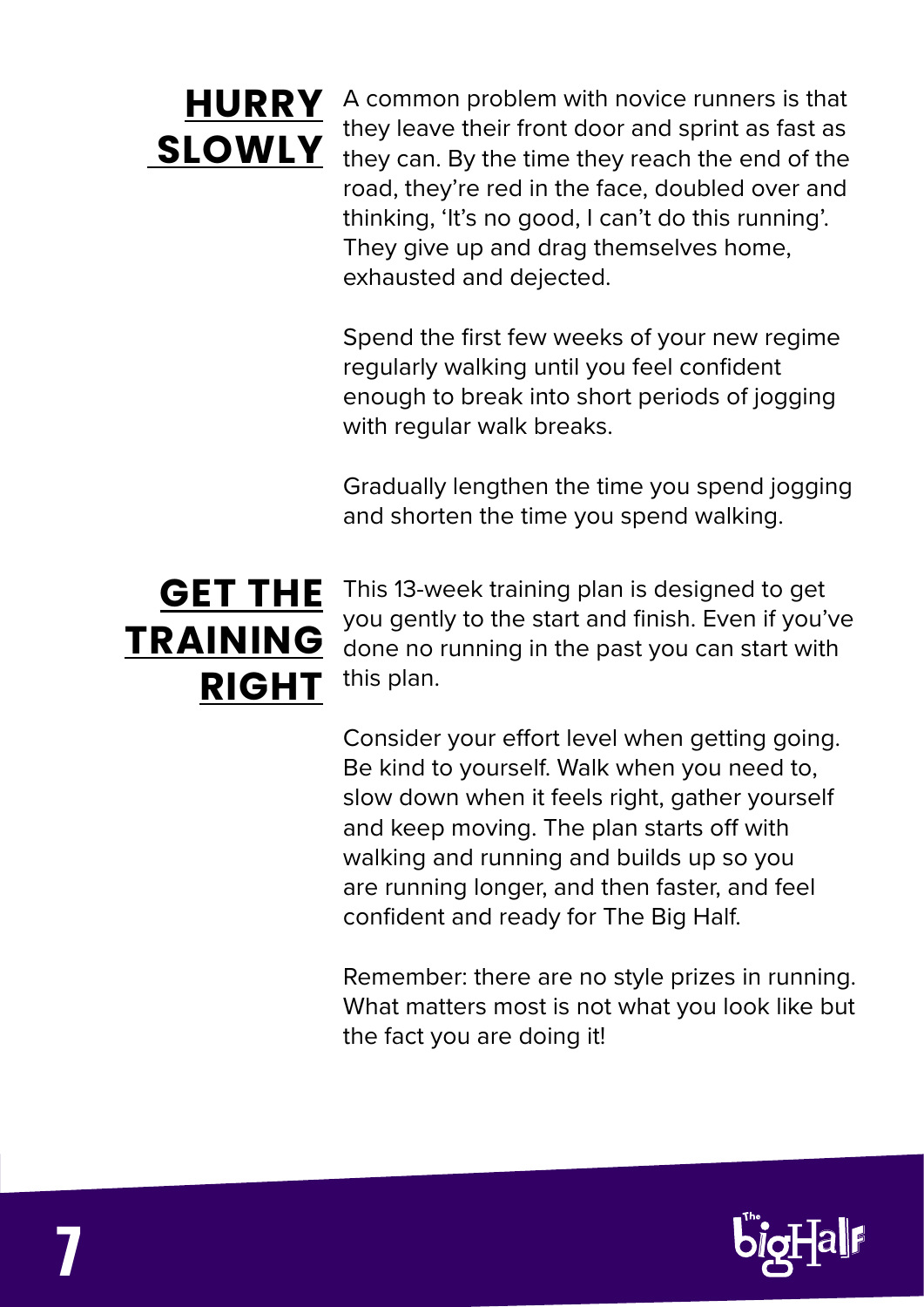### **FORM AND POSTURE POINTERS**

- $\hbox{\bf 1.}$  Keep your head relaxed and steady
- Let your shoulders hang naturally; don't **2.**  hunch
- $\bf{3.}$  Bend your arms to 90 degrees by your sides and allow them to swing freely backwards and forwards close to your body like a pendulum
- **4.** Keep your body upright
- $\mathbf 5.\,$  Keep your knees, hips and lower legs in a forward line
- **6.** Most of all feel relaxed, balanced and in control

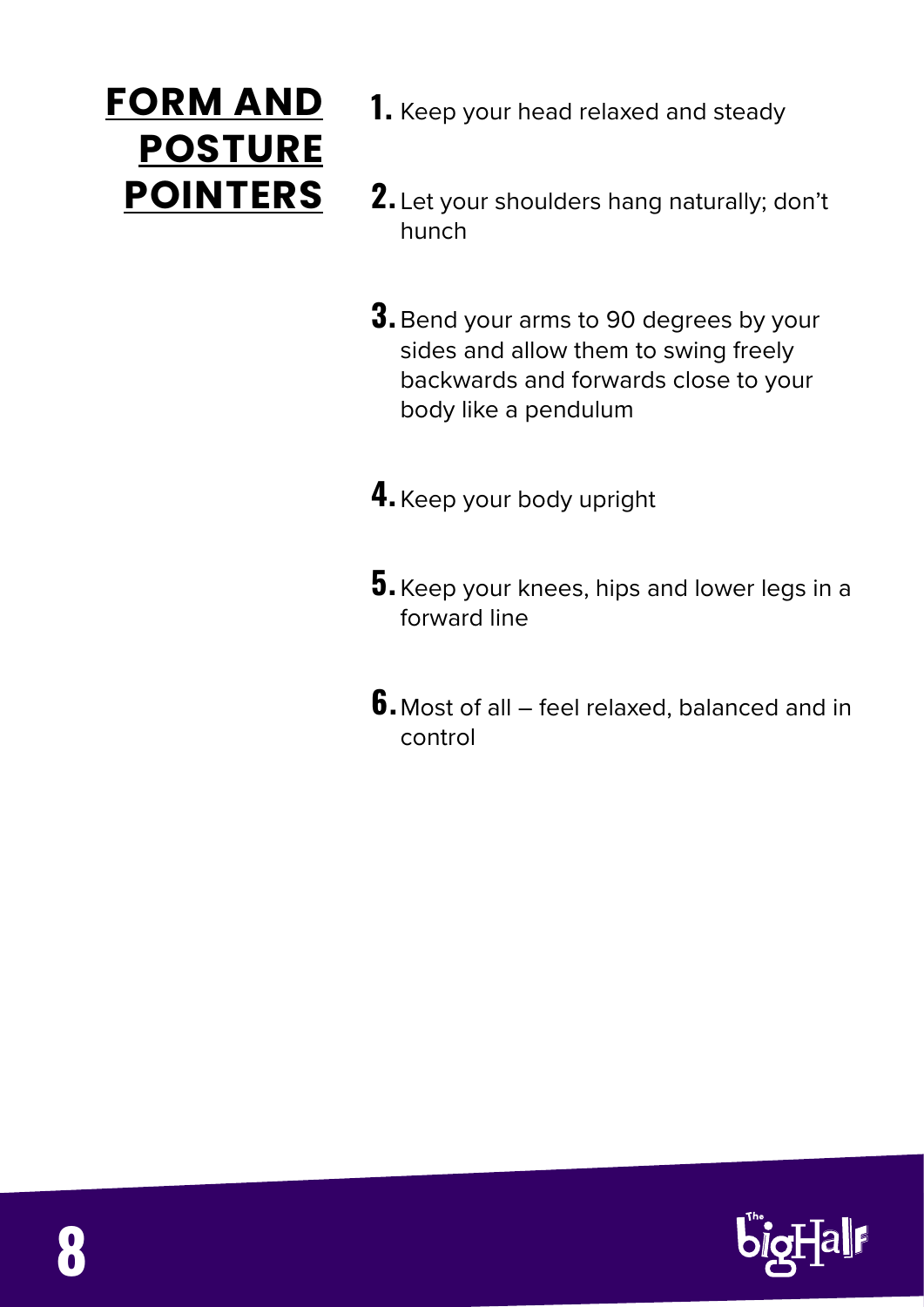

# **HOW TO FOLLOW THE TRAINING PLAN**

Begin the plan by walking, then progress to faster walking before you try slow jogging. Once you can jog slowly, try to run a little quicker. Take rest periods when you need them. The fitter you get, the shorter and less frequent the rest periods will become until you are running continuously over a greater distance. If you progress well through this plan, you'll start to get a feel for reducing the walk breaks to work for you.

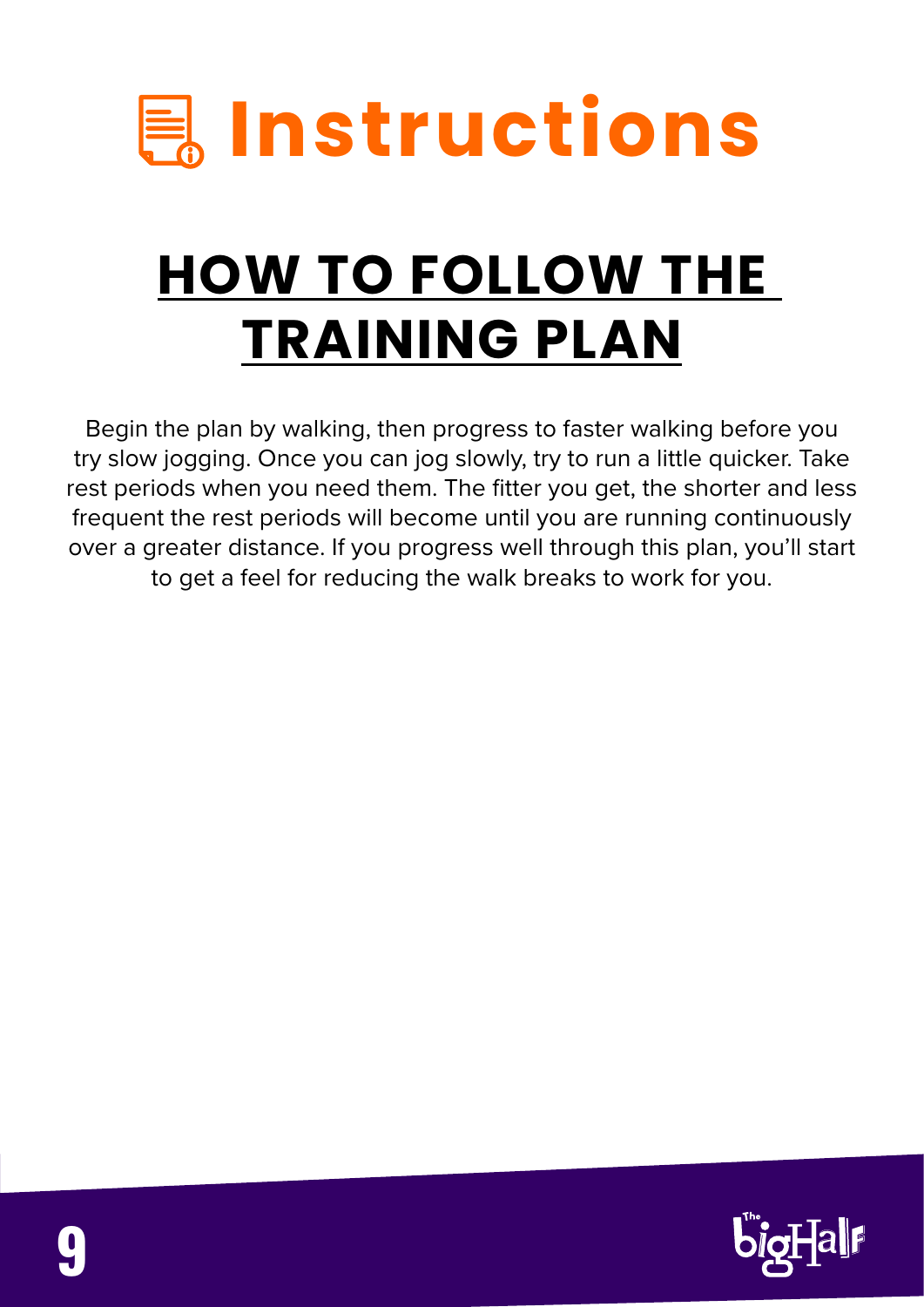#### **WALK** At any pace, simply relax and walk. Sometimes you might feel like a brisk walk, at other times you might want a relaxing stroll.These workouts are designed to help you get used to being outside and spending time on your feet.

#### **EASY RUN**

This simply means moving slightly quicker than walking, with a bit of spring in your step. You'll probably find that you become a little out of breath when you start moving at quicker-thanwalking pace, but by doing more and more easy running you'll begin to get used to this feeling and find that you can manage to run for longer.

#### **STEADY RUN**

This is running with a little more purpose and focus. You'll be concentrating and trying to keep going. The intensity will feel like you are working harder, your breathing rate will go up, your heart rate will increase, but as you get fitter your body will adapt and find a rhythm, efficiency and smoothness at this pace.



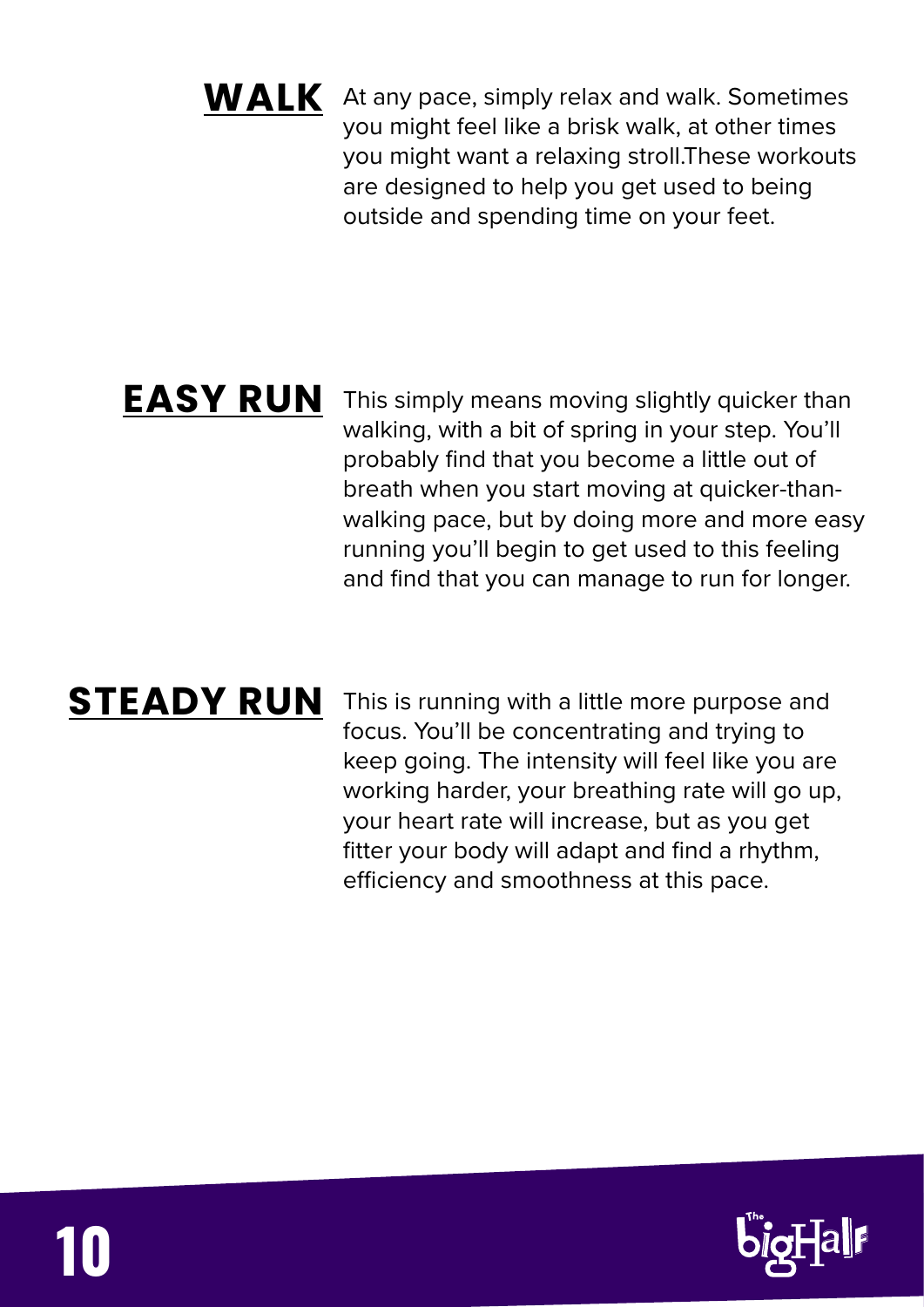

This is your first week! Find three opportunities to get outside and move



# **TIP**

Wear kit that is comfortable, flexible, functional **TRAINING**  and that you feel good in. Your running shoes are your most important piece of kit, if possible choose them carefully so they are right for you.

### **MOTIVATION TIP**

**11**

Be brave. Take the steps needed to start. Don't doubt yourself. Just get going!

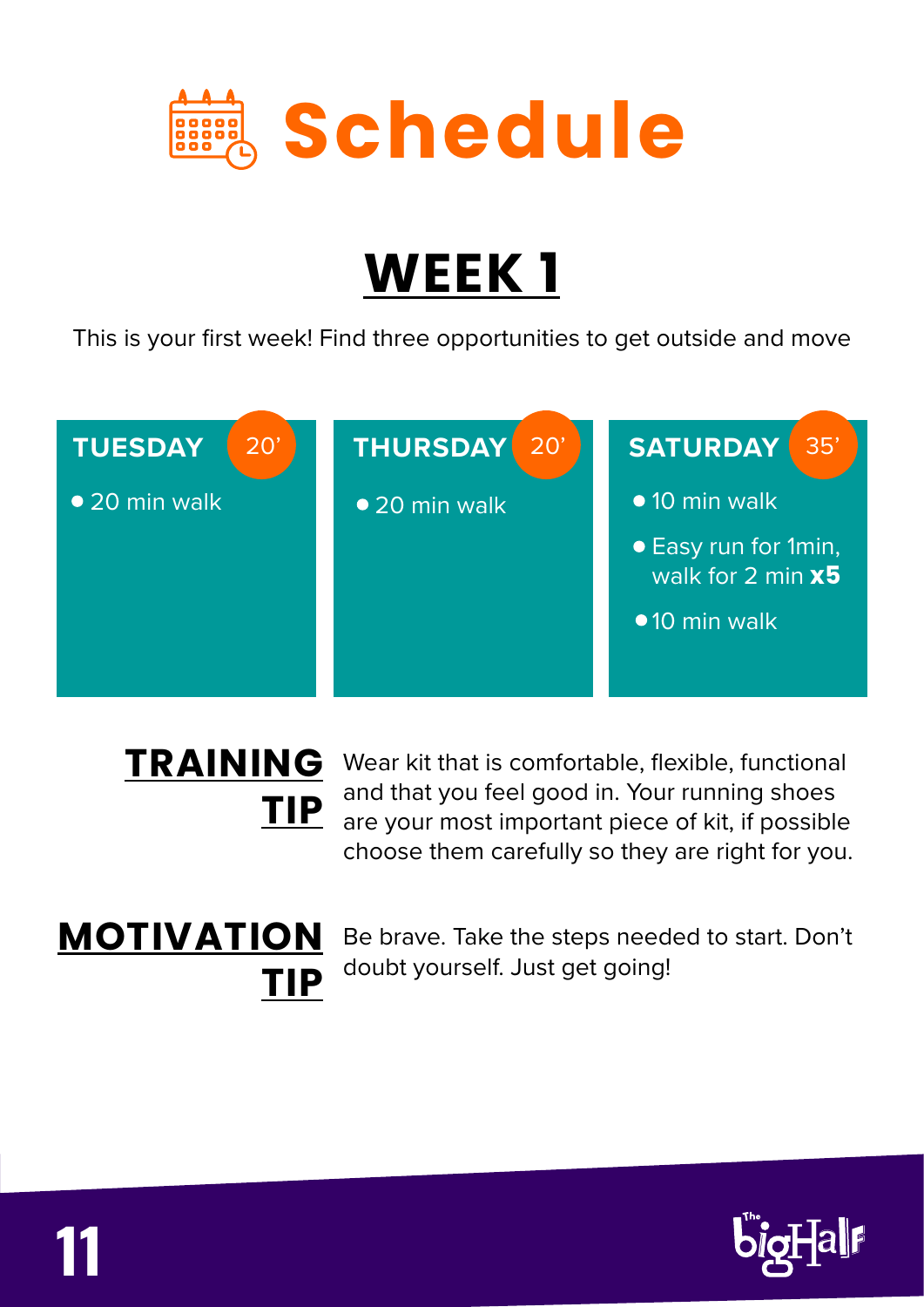

This week is about continuing to build your exercise routine



## **TRAINING TIP**

Invest in a stopwatch, GPS device or fitness tracker. It'll help you time your walk-runs and understand effort level and pace. You can also track your distance via a fitness app on your smart phone.

## **MOTIVATION TIP**

Get your friends, family, and local community involved. Meeting them for a walk or run or to share your journey means you are more likely to stick to the schedule and reach your half marathon goal.

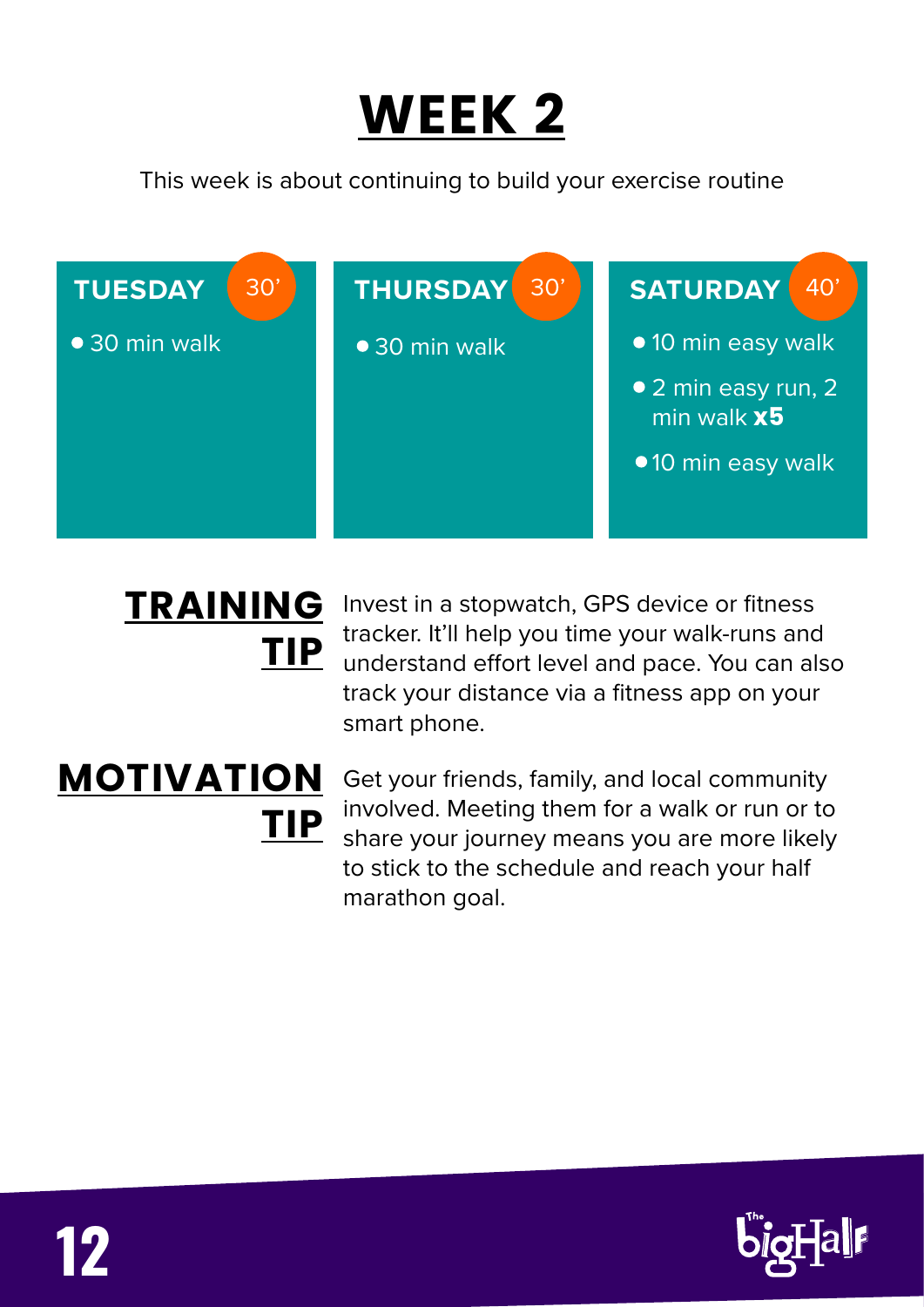This week affirms your routine and includes your longest weekly workout so far



# **TIP**

Write your training down and tick off your **TRAINING**  workouts as you complete them.

## **MOTIVATION TIP**

Don't worry about what other people say or think about your run. You have your reasons for wanting to run The Big Half and you are inspiring those around you to get going and get fit too.

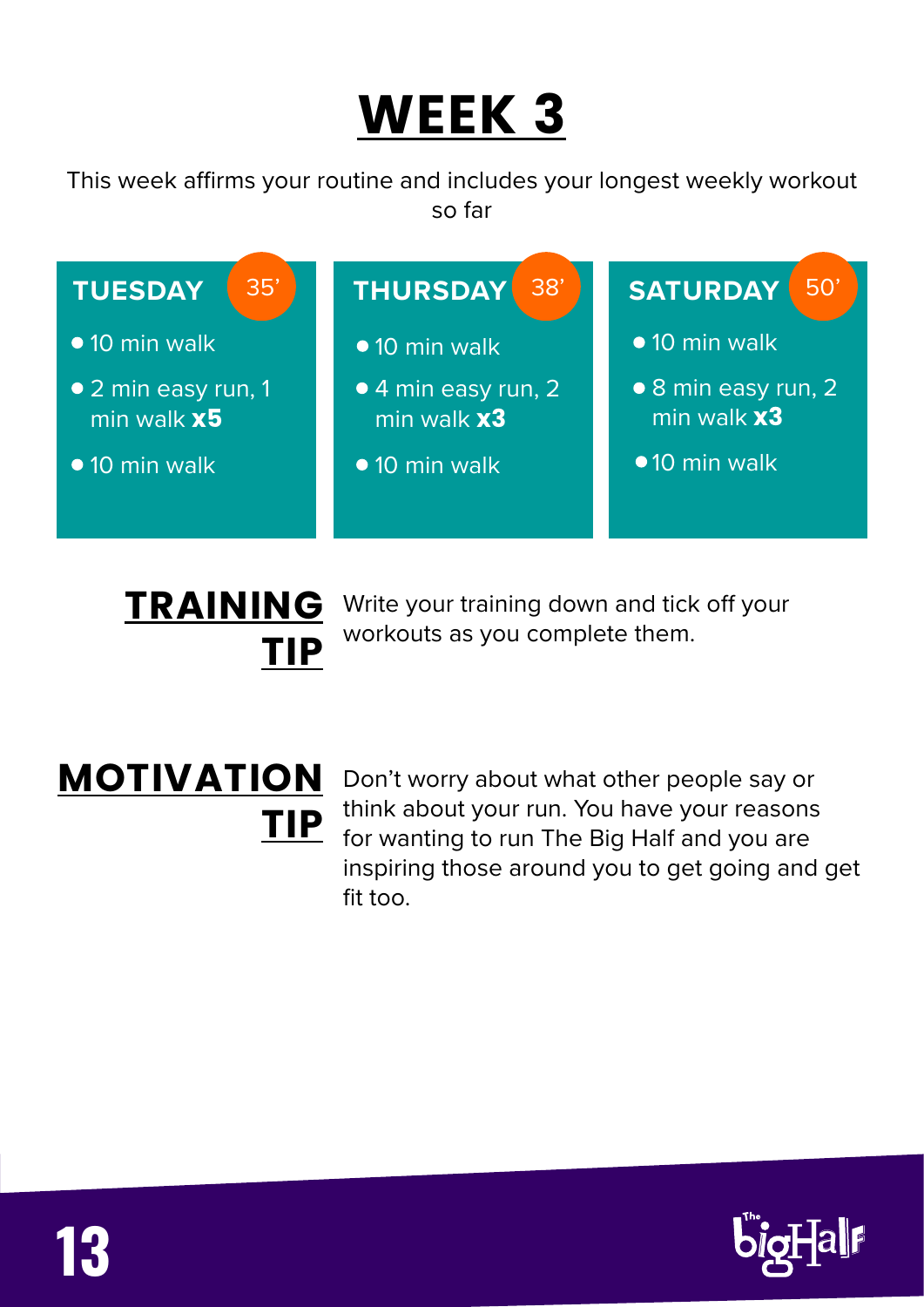This week, start to run more and walk less. Get into the groove of your running



## **TRAINING TIP**

You should start to feel your commitment to the past few weeks shining through as your fitness level improves. You are starting to adapt and become stronger and fitter.

## **MOTIVATION TIP**

Remind yourself that sticking to four weeks of training is a great milestone. Well done you! Move into next week feeling great about yourself.

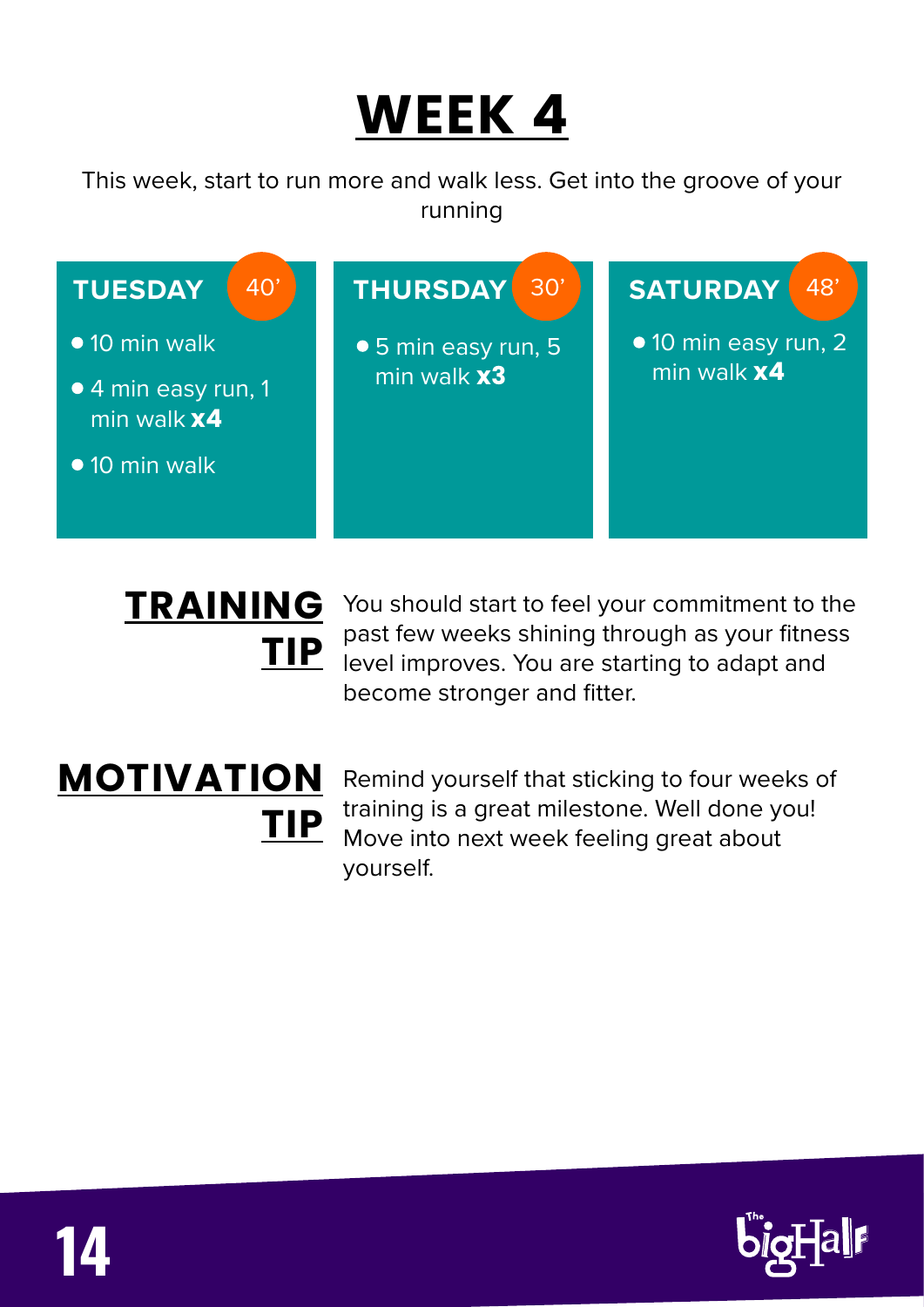It's time to play with the pace a little and increase your total time on your feet



# **TIP**

After five weeks of training, focus on increasing **TRAINING**  duration in a continuous run. Stay relaxed and keep good form, posture and balance.

## **MOTIVATION TIP**

**15**

It's normal to not want to run sometimes. On some days you'll feel better for running when you didn't feel like it. On others, rest will do you good. Don't feel guilty about missing days here and there.

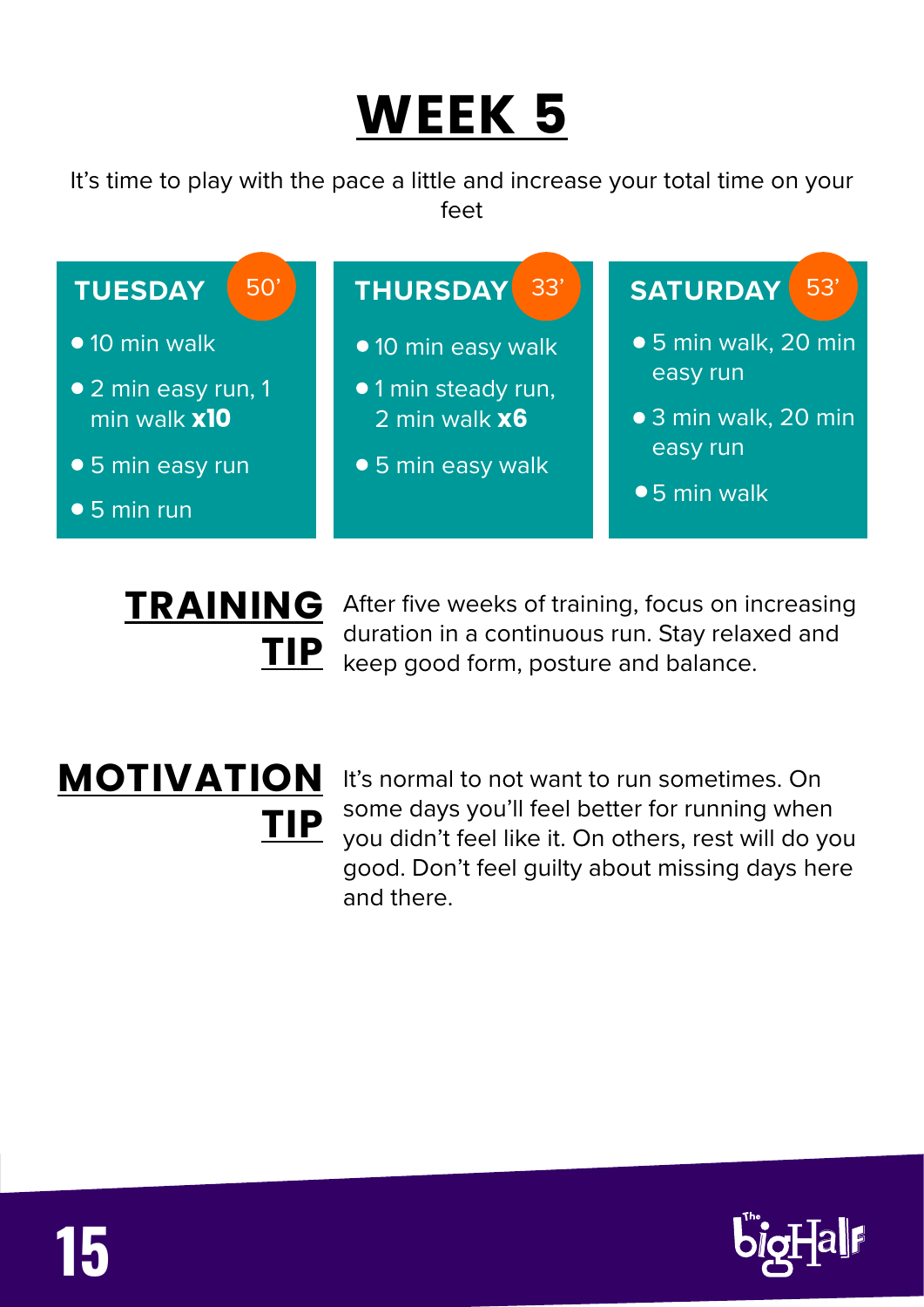Increase the amount of time you are able to run and break the hour for a single workout!



## **TRAINING TIP**

As your runs become longer, it pays to have a route in mind before you set out. Think about routes where you'll feel safe and relaxed, or which are exciting or different.

## **MOTIVATION TIP**

Sometimes you'll feel out of breath, especially as the duration of your runs increase. That's okay. Slow down, gain control, and focus on your breathing rate and running at a manageable pace.

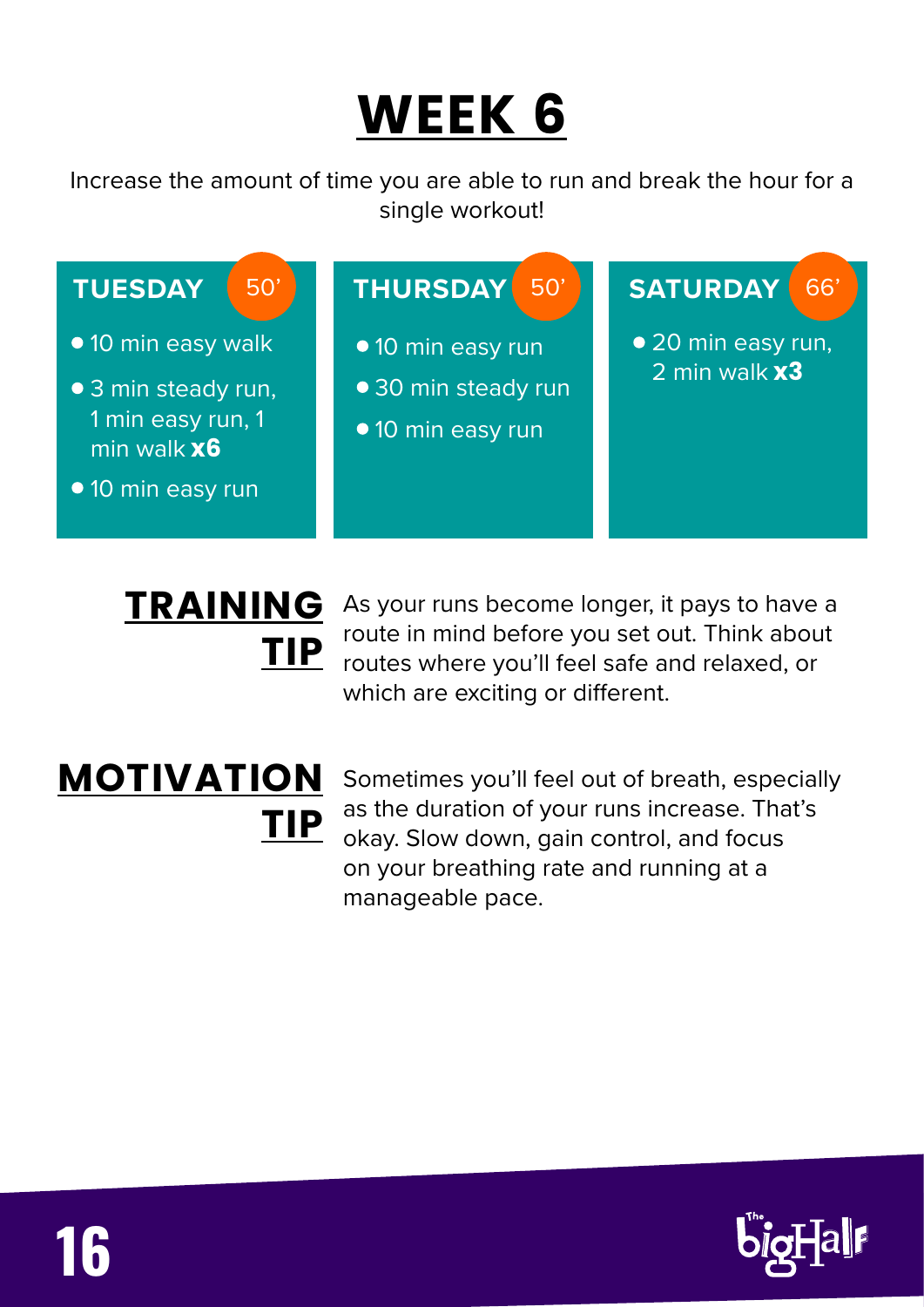Progress to your longest, continuous steady run and your total time on your feet



## **TRAINING TIP**

Varying your pace means you'll be asking more of yourself and understanding what kind of pace you can maintain and for how long. This will help you understand what kind of finish time to aim for.

## **MOTIVATION TIP**

You're over half way and flying! Tell someone about your journey, share it with someone unexpected. Be proud of how far you've come. It's countdown to Race Day now!

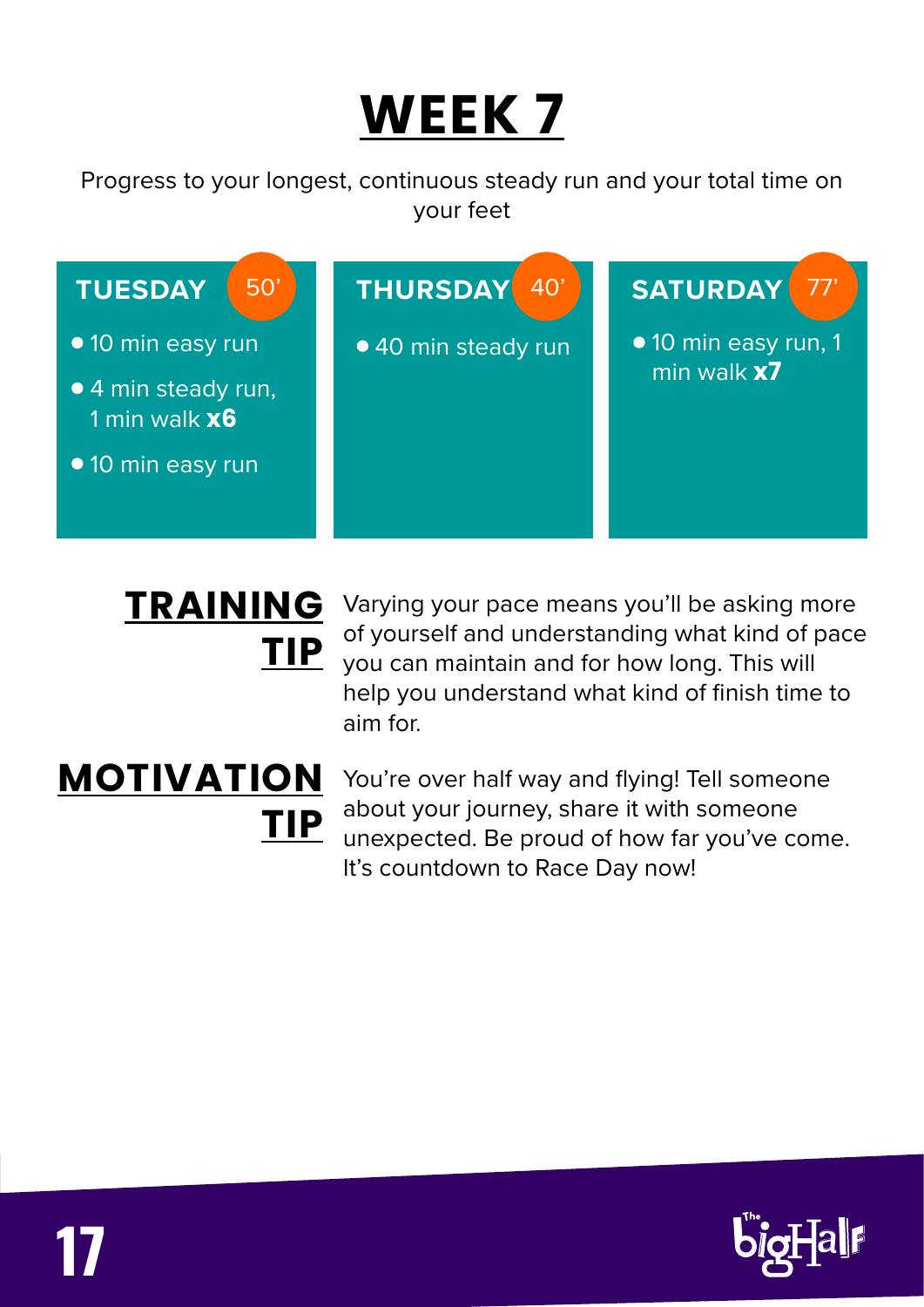A week of easy running. Refresh your spirit, re-energise your motivation and enjoy!



## **TRAINING TIP**

When you run, concentrate on relaxing 'from the eyebrows down'. Tension in your face, neck and shoulders can bring about fatigue and inefficient running form.

## **MOTIVATION TIP**

Every run should be a chance to spend time with yourself, or with other running friends, calmly ensuring you're on track. Let the day's stresses or problems slide away and just 'be' when you run.

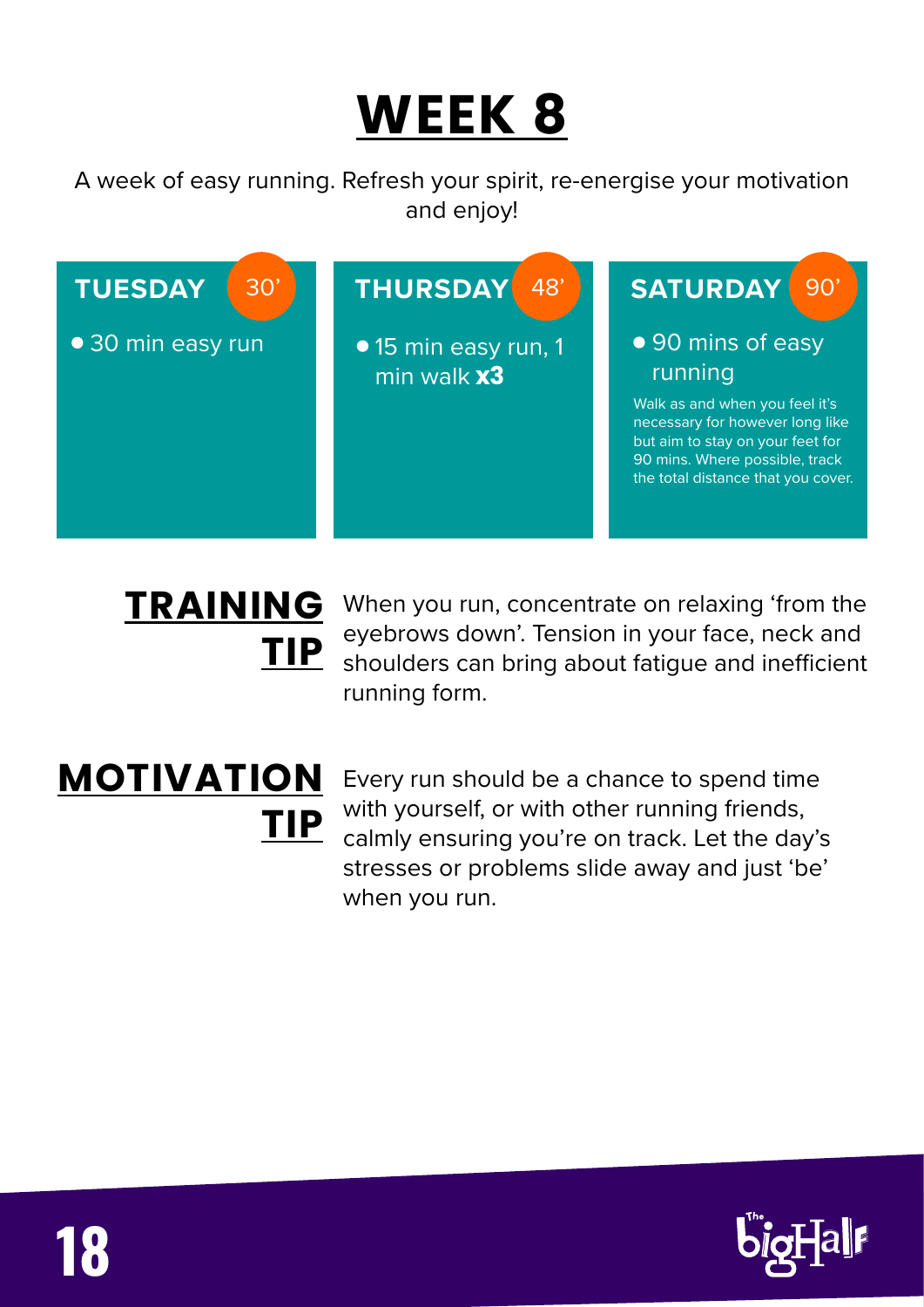Introduce some faster running. Start to understand distance in your training



# **TIP**

**TRAINING** A fast run will see you up your effort level. You're aiming for your best pace for the duration of the 'fast' period. Quicken your arm action, speed up your legs and you'll find you'll go quicker!

## **MOTIVATION TIP**

**19**

What works for you when it gets tough? Different things work for different people. Try a personal mantra; remind yourself of your reason to run; count, or look around for something to focus on!

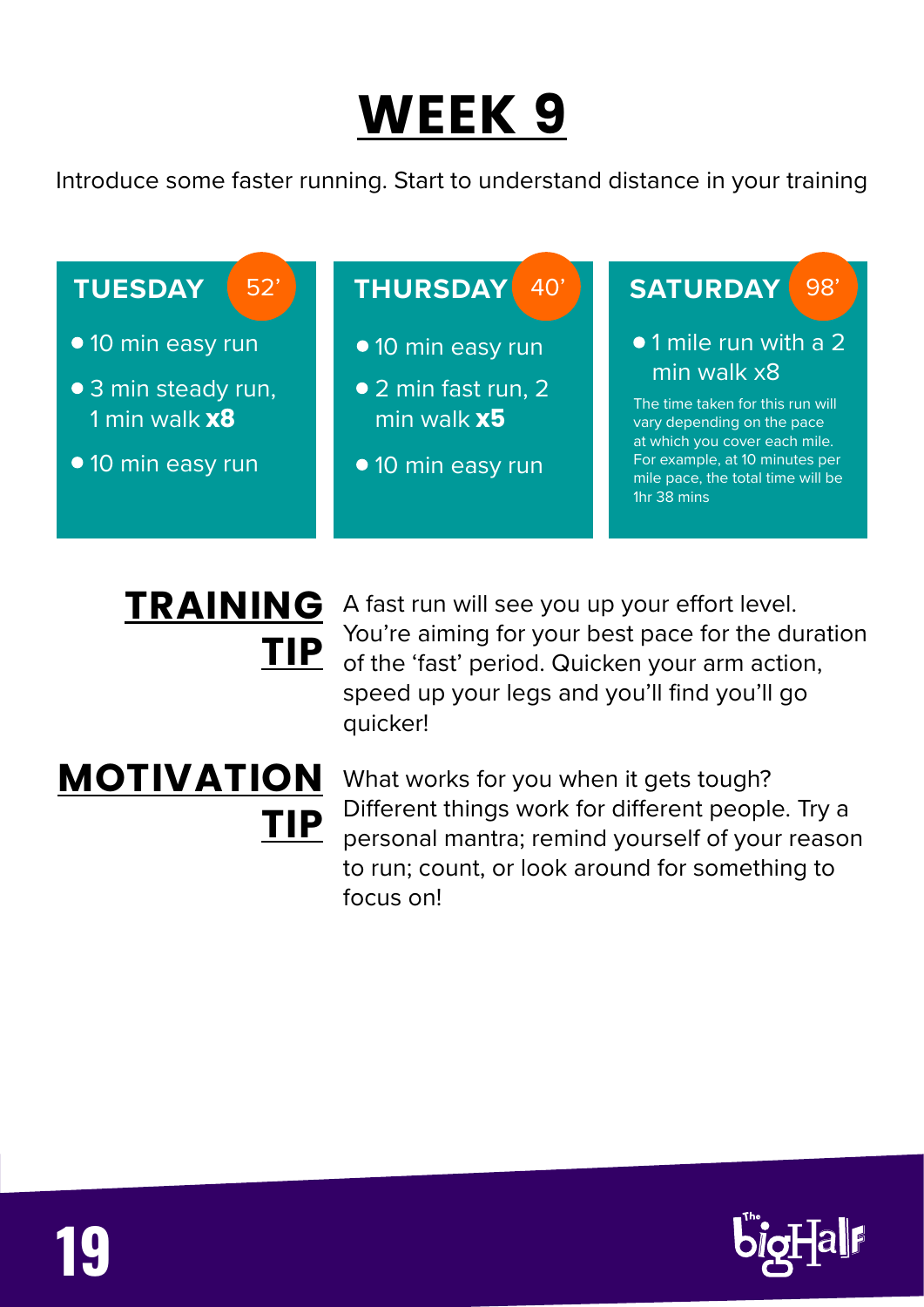

This is probably the hardest week of your half marathon training.



## **TRAINING TIP**

You should start to feel your commitment to the past few weeks shining through as your fitness level improves. You are starting to adapt and become stronger and fitter.

## **MOTIVATION TIP**

Remind yourself that sticking to four weeks of training is a great milestone. Well done you! Move into next week feeling great about yourself.



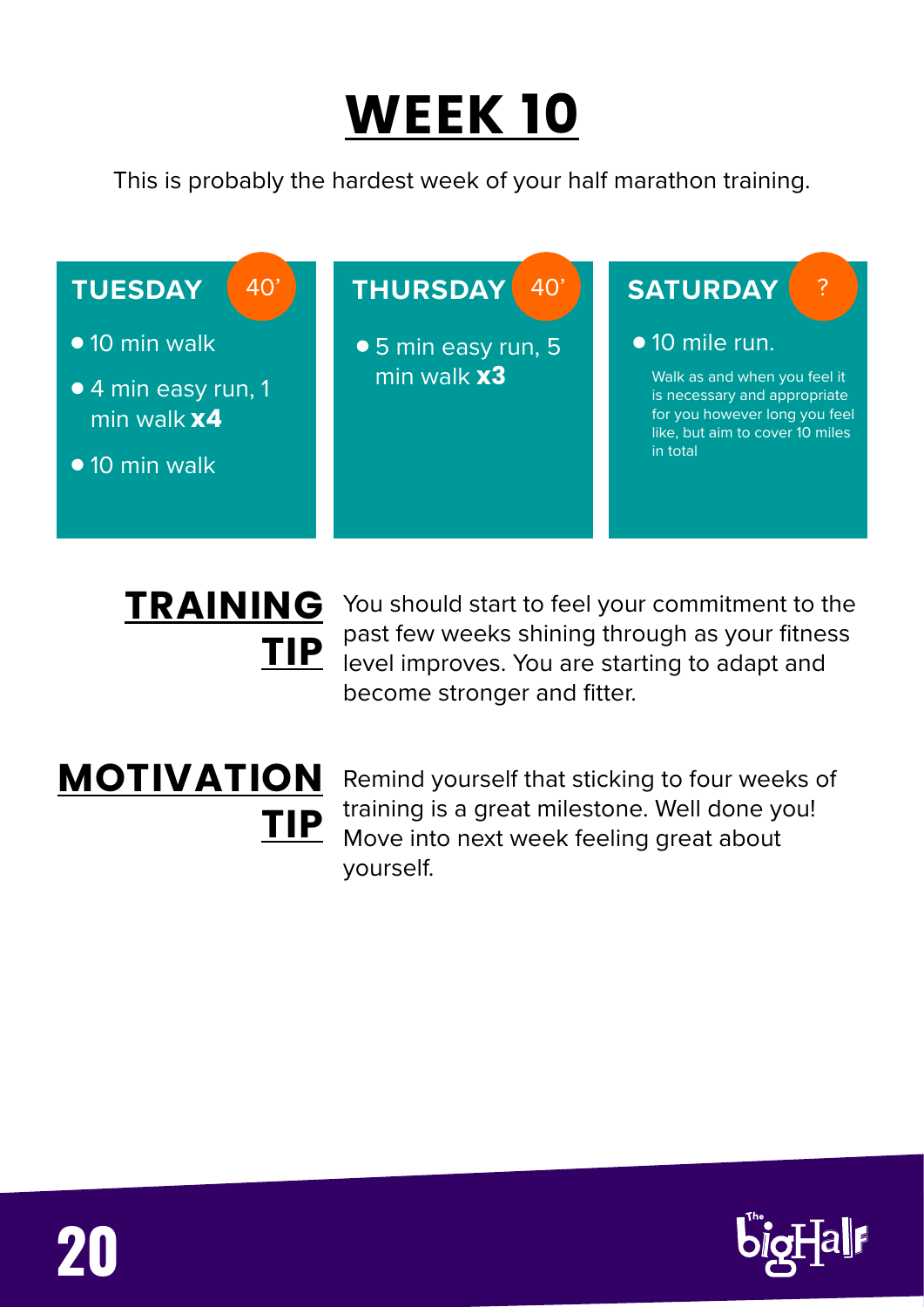You are almost there. This week is about doing your final and longest run.



As you cover your 12 miles, run each of the last three miles with a different person in mind: someone who has helped you, someone you love, and someone you wish could share your journey with you. **TIP**

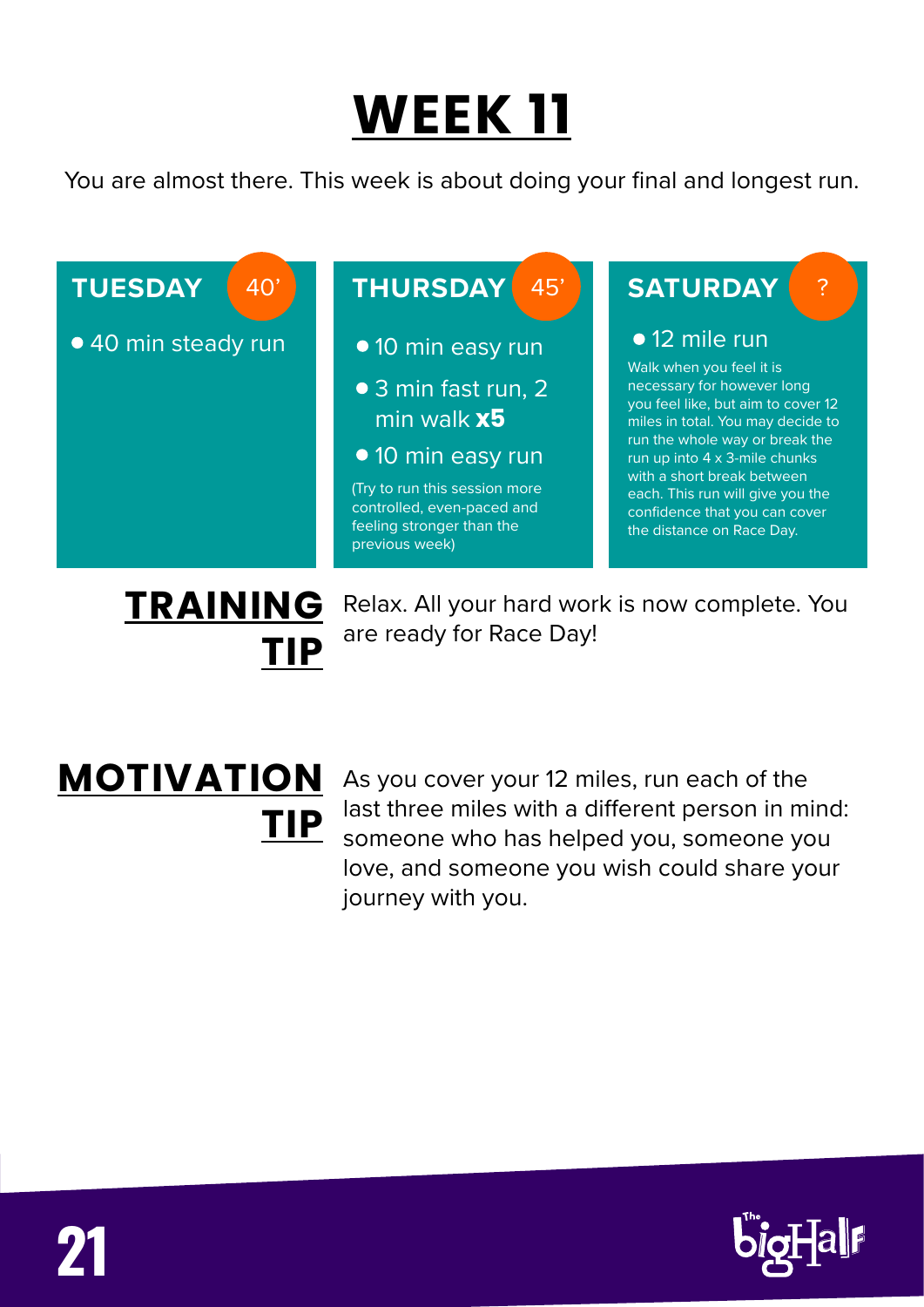

Do a little less running as Race Day draws closer.



## **TRAINING TIP**

Your final two weeks are about feeling prepared for The Big Half. Keep your regular three runs a week but keep them light, relaxed and in control. Do less, not more, this week.

## **MOTIVATION TIP**

Be confident. It's easy to doubt yourself and your training as Race Day approaches. Trust your training. You're in a great place.